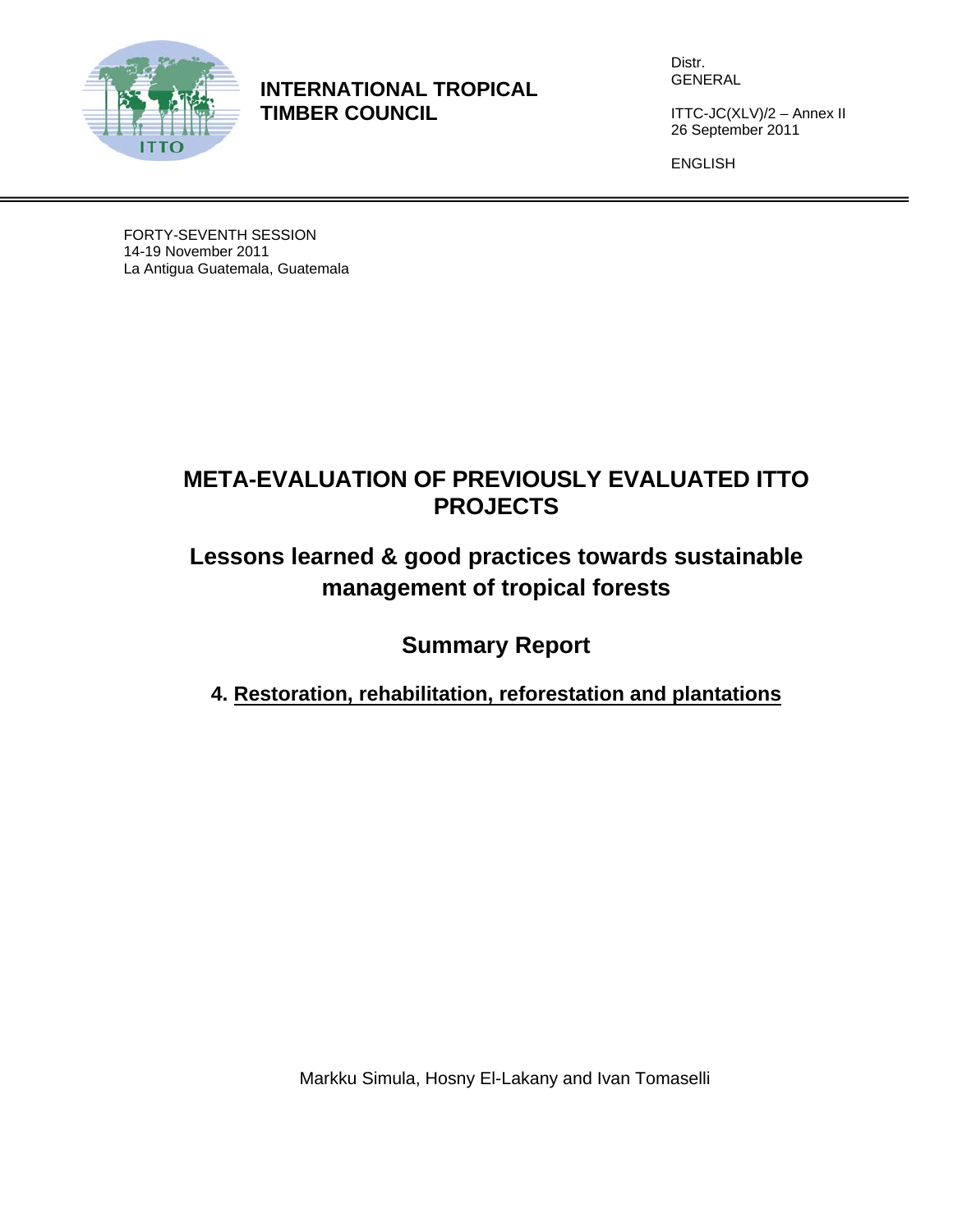#### **THEMATIC SUMMARY REPORT No. 4**

#### **RESTORATION, REHABILITATION, REFORESTATION, AND PLANTATIONS**

#### **1. INTRODUCTION**

Restoration, rehabilitation, reforestation and general forest plantations projects are undertaken for a variety of environmental, economic and social objectives. The most common activities are those related to rehabilitation of degraded lands and establishing productive plantations as well as to supply other forest goods and services such as protective and amenity services.

Associated research projects, often with experimental nature, are essential to improve knowledge on technical and economic aspects and ensure establishment of enabling conditions for successful tree plantation programmes (especially for high-value and indigenous species). Such projects can also help establish and train national entities responsible for field activities and monitoring.

All ITTO–funded projects in this domain are intended to contribute to the realization of the ITTO Objective 2000 and the sustainable management of forest resources, taking into account relevant ITTO guidelines. The projects must comply with the International Tropical Timber Agreement, particularly with Objective 1 (j) "*To encourage members to support and develop industrial tropical timber reforestation and forest management activities as well as rehabilitation of degraded forest land, with due regard for the interests of local communities dependent on forest resources*."

The ITTO Guidelines for the Establishment and Sustainable Management of Planted Tropical Forests provide useful principles and recommended actions to help project formulators and implementers*.* Another important source of information is the ITTO Guidelines for the Restoration, Management and Rehabilitation of Degraded and Secondary Forests which specifically address the challenges of restoration of fragile and impoverished land and degraded forests.

## **2. KEY ISSUES**

- Halting forest degradation which can lead to total loss of forest productivity with serious social, ecological and economic consequences both locally and nationally.
- Replacing unsustainable forest use with sustainable management and utilization of forest resources with long-term social, economic and environmental benefits for local communities and the nation at large. For example, overgrazing leads to land degradation and the clearing of forests for pasture often acts as an incentive for irrational timber exploitation resulting in deforestation. This degradation process usually leaves behind a social legacy of poverty and loss of community rights due to increasing pressure on land.
- Diversification of the tropical timber supply by plantations due to dwindling production from natural forests which is a major concern in most producing countries.
- There is often little clarity about the long-term objectives of programmes and projects beyond planting any kind of trees. Therefore, the choice of species may be inappropriate, reforested areas may not be maintained, and when harvesting of mature trees starts, there may be no markets for products.
- Local participation in the implementation of tree planting projects is often neglected or minimal resulting in conflicts in the rights of the land to be planted and the use of forests. Projects may not meet the expectations of the forest dwellers and adjacent populations and they may not benefit from the activities realized.
- Reforestation projects may be promoted with local participation but without due consideration of the need to ensure the flow of economic benefits for the people who easily lose their interest in maintaining reforested areas if there are no tangible incentives.
- Illegal logging may continue in the area in spite of on-going efforts to restore natural forests and to establish new planted forests. Illicit activities may continue to be practiced because they generate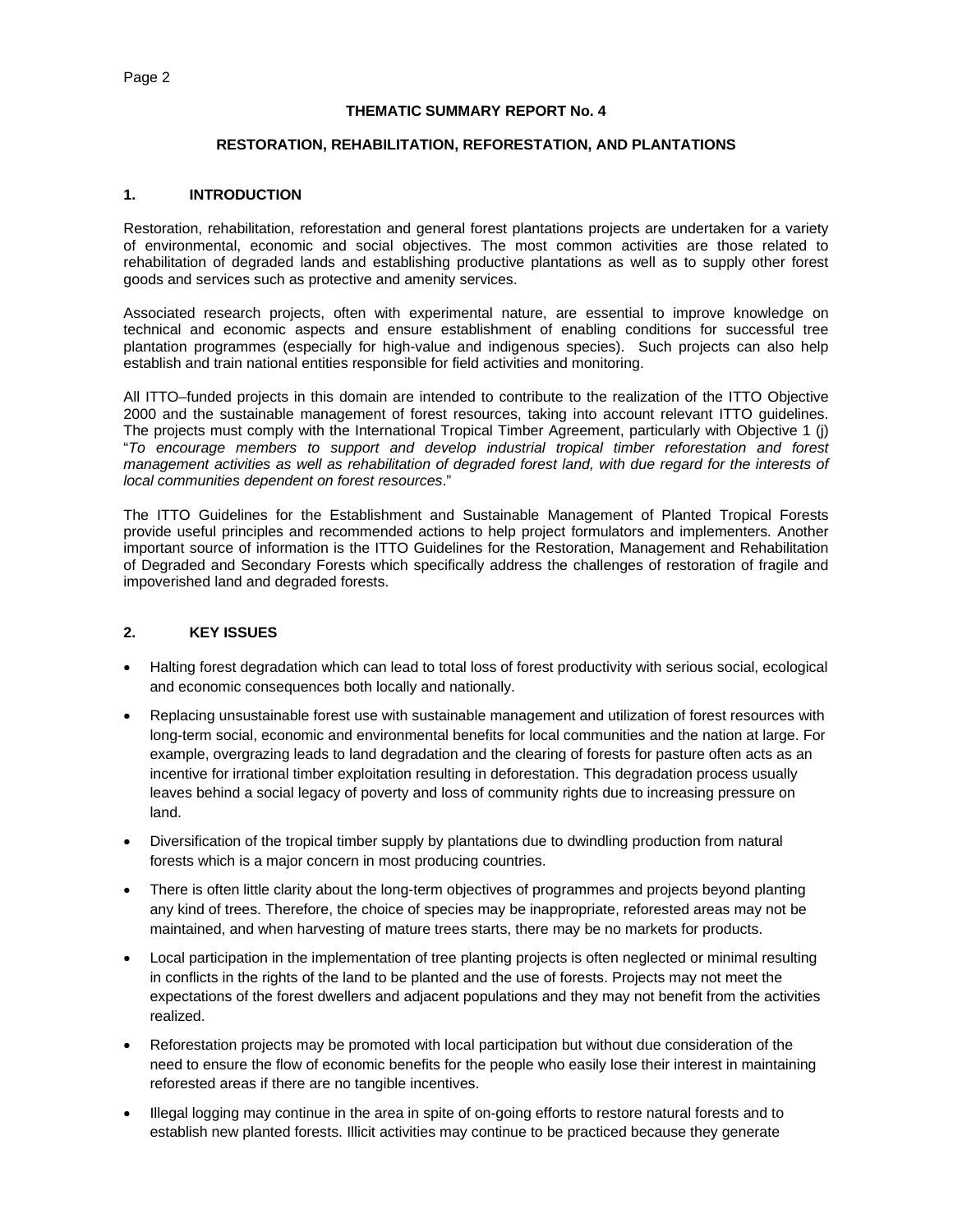employment and income for some community members while undermining the economic feasibility of restoration and reforestation efforts.

- Engaging local communities, farmers, the private sector, NGOs and other stakeholders in forest restoration and plantation development and maintenance is often limited in government-led programs.
- Inappropriate choice of suitable species, provenances and sites for reforestation is often due to lack of adequate information.
- Activities and results of projects are frequently inadequately recorded and therefore valuable experiences cannot be disseminated.
- In some afforestation projects the economic feasibility of plantations may be demonstrated, but promotion with the private sector, the main source of expected future financing, is lacking.
- Lack of economic information often makes it difficult to assess and promote restoration and planting activities.
- Projects have rarely pragmatic exit strategies beyond the project completion date and due to termination of external support activities they may collapse.

## **3. LESSONS LEARNED**

#### *Project design*

- The objectives of reforestation projects are often too ambitious, their duration is too short, and involving local communities based on a participatory approach suffers from a lack of experience. Proposed outputs are in many cases excessive in relation to proposed inputs. Multiple objectives and projecting unattainable results should be avoided;
- There is a tendency to make over-optimistic assessment of risks which can have negative effects particularly on projects divided into successive phases. Project planners need to carefully assess what is achievable.
- The concept of community development is a fundamental element of restoration and reforestation projects in all the tropical regions even in cases where the population density is low.
- Integration of agroforestry activities can be a decisive element for the generation of benefits to farmers particularly, during the first years of the project.
- Failure to achieve some objectives can be due to inappropriate, even erroneous identification and involvement of partners and beneficiaries.
- In addition to community groups, small-scale nursery operators and private tree farmers can be a very important component of the project strategy.
- Projects implemented close to communities that do not benefit directly from project activities may suffer from unforeseen risks due to pressure from other land uses.
- If prevalent, illegal logging needs to be addressed to ensure economic sustainability of forest restoration and plantation projects.
- Project results tend to mostly depend on the ability to capture the interest of partners and ensure their proactive cooperation. This is in turn dependent on their participation during project formulation.
- When population density increases, tenure in planted forests becomes a real issue and needs to be specifically addressed. However, this may fall outside the project scope and contingency plans to address this risk need to be considered from the outset.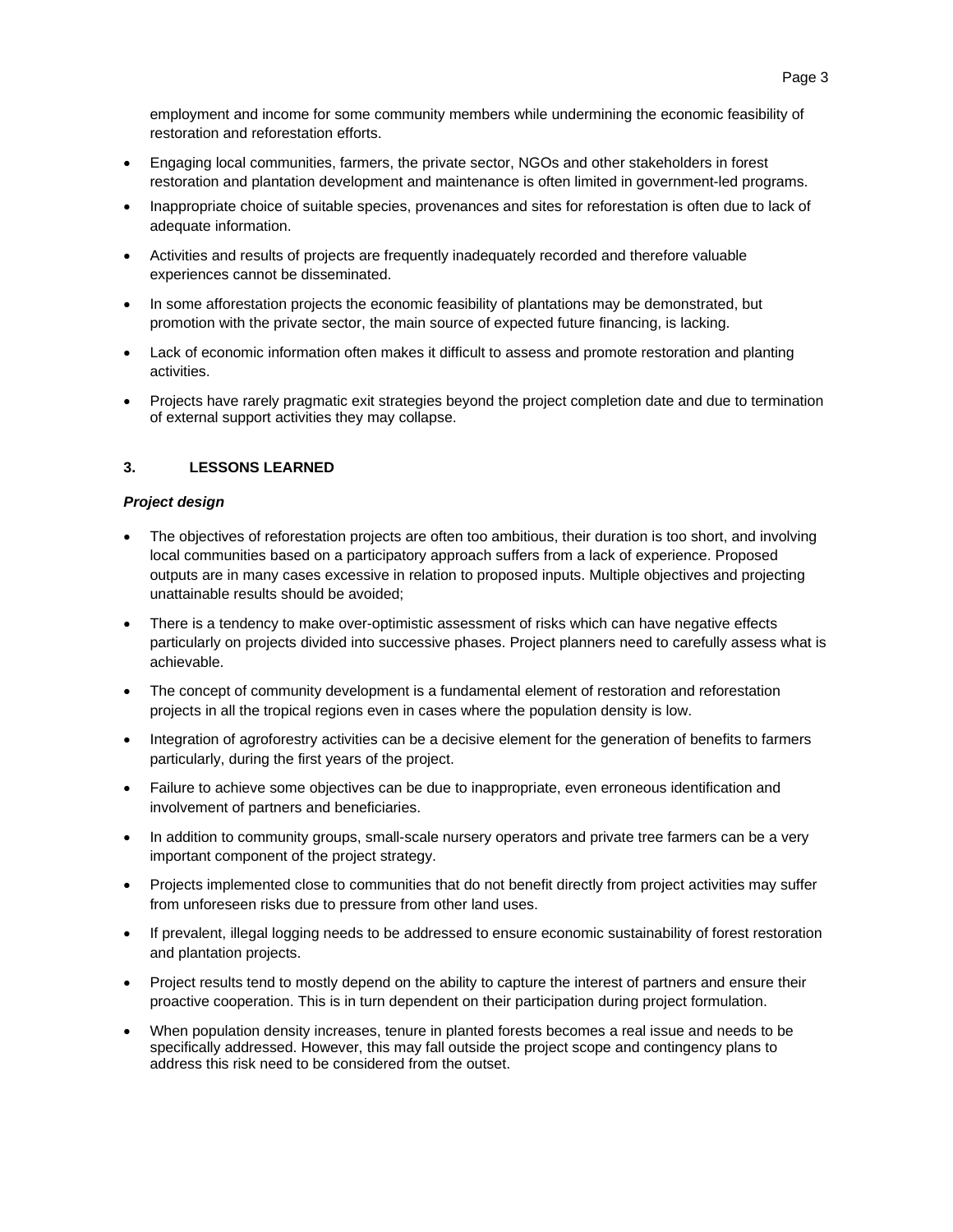# *Project implementation*

- Geographically extensive projects can be faced with diverse demands by a large number of stakeholders. Lack of active commitment on the part of some of them may become a major pitfall, leading to delays in the implementation of activities, a rapid turnover of unmotivated teams and delays in dissemination and reporting. In regional projects of this kind, all the interests need to be incorporated in a balanced way.
- If a project was initially planned to be implemented by a government agency, but no progress could be seen, implementation may be assigned through subcontracting to a competent NGO with track record on successful field-level activities.
- The success of a project depends on the high level of commitment and professional skills of the project teams and the participating government forest administration staff. Necessary skills include both technical and social aspects.
- Training on the ground is usually highly needed. It should be mainly practical and training materials broadly available. Study trips abroad, particularly to neighboring countries, can be valuable eye openers.
- Project coordinator may spend a lot of her/his time managing the overall communication, logistical, financial and administrative aspects of the project at the expense of its qualitative monitoring.
- Monitoring and evaluation of project implementation, through self-evaluation workshops and stakeholder meetings, contribute to smooth project execution.
- Several projects have not created any dissemination mechanisms which limit project impacts. The dissemination and exchange of experiences and results is a necessary activity in all restoration and reforestation projects. However, the effectiveness of dissemination is jeopardized if the results were not published or communicated to stakeholders.
- Delays during the implementation could happen due to political changes in the country and other factors such as security concerns and tenure issues.
- Some forest restoration projects are implemented assuming a second phase would follow immediately. Consequently, some intended activities may not be implemented. The project plan should have provisions for a situation in which the subsequent phase of support is delayed or may not come forward.
- Mixed co-management between the local NGO's in charge of organization and dissemination and the government forest agency for technical assistance has been an excellent arrangement in many cases but the experience shows that it requires clarification of partner roles and commitment to meeting deadlines.
- Training of community level trainers can be another success element in the project strategy. Training at the basic level is the key. Collaboration between government agencies and NGOs in organizing training improves impacts and efficiency.
- Because subsequent funding is sometimes not obtained, actions initiated by some projects may have to be halted half-way through, to the disappointment of rural beneficiaries who were the most adversely affected by forest degradation. This can lead to loss of credibility and lack of continuing motivation among all the actors involved.
- Delaying the distribution of the planted forest management plan among stakeholders restricts its use and impact.

## *Participation and partnerships*

 A forest planting project is often a good way to start a process of local participation, to make community members aware of the sustainable forest management concepts and the importance of restoration and reforestation. Specific action is needed thereafter to convert this awareness into action.

#### Page 4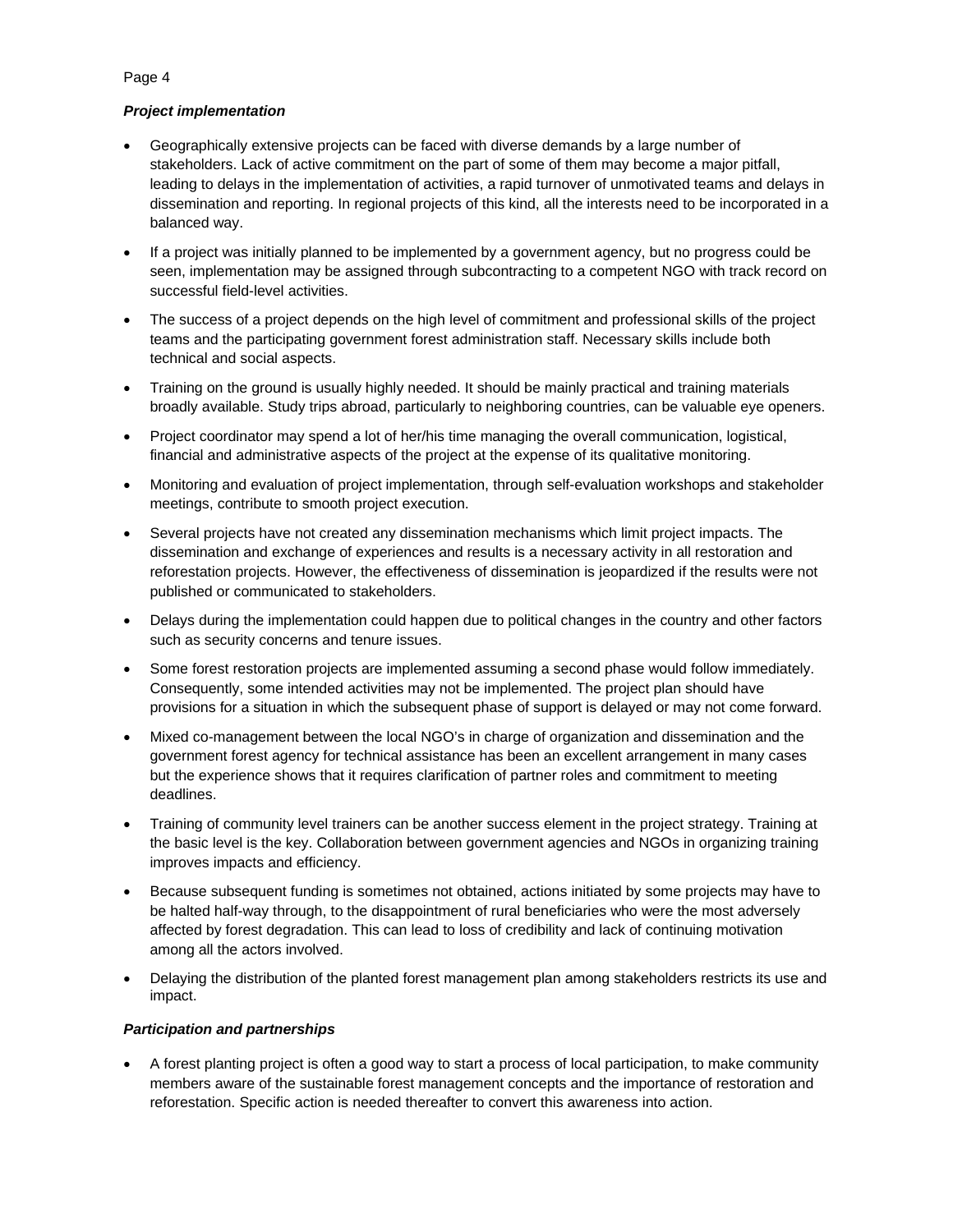- Sustainable timber production can be viable and realistic for local stakeholders only after necessary steps have been taken for community development involving services, education, health care and other developments.
- It has proved to be an extremely difficult task to find suitable livelihood alternatives in degraded areas and make them adopted by people within a short project period.
- A successful planning process at community level can include (i) a well-conducted consultation process, (ii) technical and economic viability of different production options; (iii) preparation of the forest management plan and its swift approval by the authorities, and (iv) building up of stakeholders' commitment to implement the plan.
- Before starting on project activities, a preparatory stage may be needed for observation and evaluation of the on-going practices and initiatives by the population which can be suitable for adaptation and integration, rather than bringing something entirely new from outside which may not work in practice.
- Identification of beneficiaries and partners is essential and preliminary workshops and meetings are useful for this purpose. However, geographical characteristics, language barrier and communication difficulties have often led to partial understanding of the problems and possible solutions thereby reducing full achievements of the targeted results. Building up an effective participatory process may often require more time than the duration of the project
- The high cost/benefit efficiency of restoration and plantation projects is essential for success for local community participation. The economic and social impacts of tree planting projects are usually positive but need to be practically demonstrated to local people.
- Decentralization and democratization can both pave the way for people's own initiative in sustainable development including forest restoration and plantation development.
- Population has often difficulties to see the benefit link between degradation and reforestation. This is particularly the case when unsustainable wood harvesting continues for basic livelihood while replanting is being promoted. People should consider replanting more an economic than environmental activity to get truly motivated.
- Distributing seedlings free may lead to negligence in the handling and planting. However, sometimes local people are so poor that even a token price for seedlings could not be afforded.
- Local communities should understand the need to set up a local committee for forest protection and reforestation; this often greatly contributes to ensuring effective community participation in the achievement of the project outputs;
- Women's participation is particularly important in nursery operations, fuelwood collection, NTFP-related activities and project management. Their leadership can often ensure that projects become socially acceptable and local stakeholders broadly engaged in implementation.
- The social capital through solid community organization and good relations between the forest authority and local populations as well as demonstrated results in the field are likely to lead to project sustainability. This may be sufficient but formal monitoring and agreements on follow-up actions are often necessary.

## *Restoration*

- In certain situations restoration of degraded forests may not be justified due to their limited economic outcomes although it may be desired by community members. In such cases it is better to concentrate on plantations which can yield economic returns from wood and NTFPs.
- Local populations can significantly contribute to restoration of degraded areas by enhancing low-cost natural regeneration through protection against fire, uncontrolled grazing and illegal logging, but they need to be provided with incentives to make this happen. Good basic organization of the community has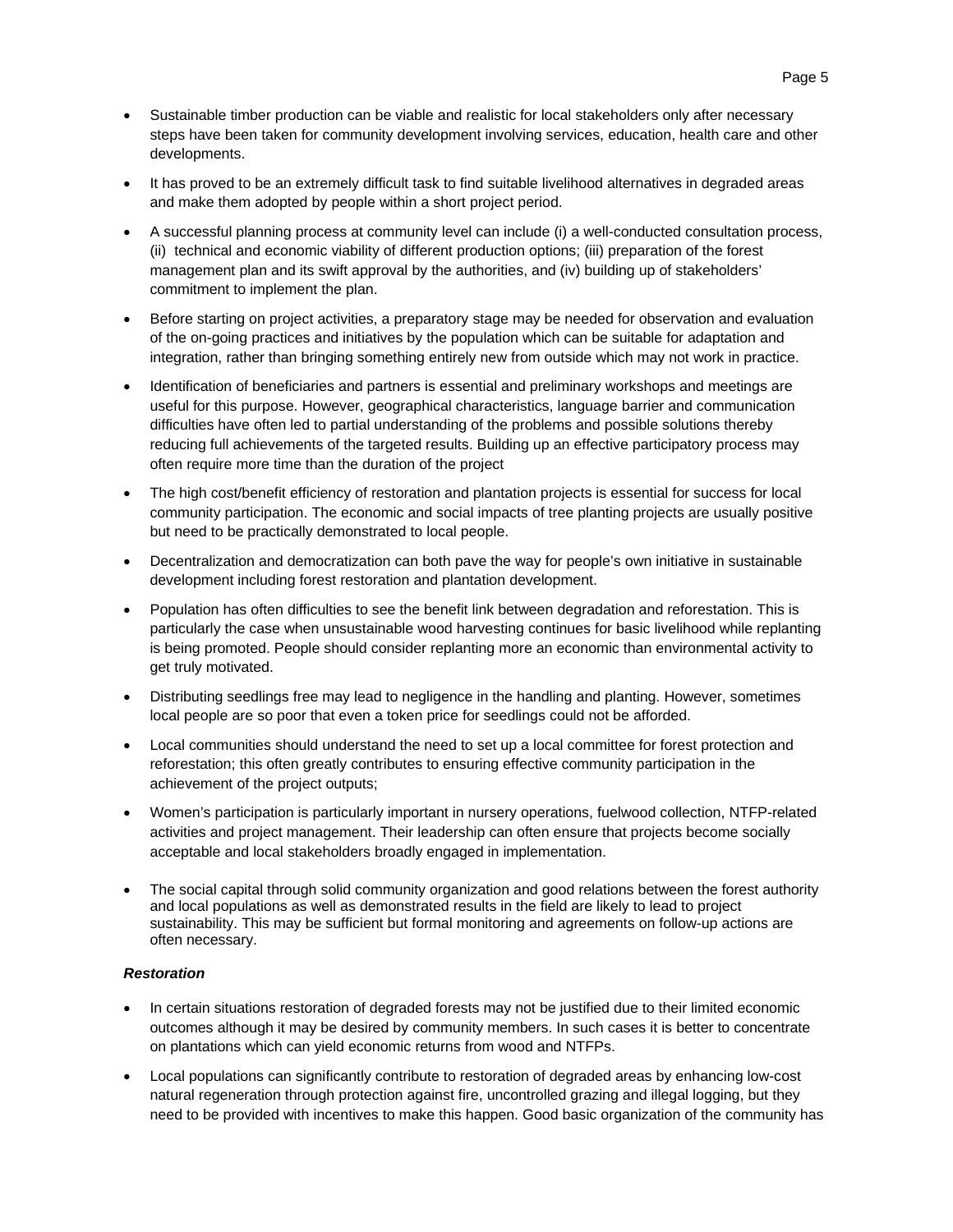## Page 6

been the main factor for success for the involvement of local people in restoration and plantation activities.

 Mobilization of adequate funds, technical assistance and human resources is usually needed for continuation of restoration and reforestation activities. This is a critical element of exit strategies for timebound projects. One source of financing can be revenue from seedling sales of a community-operated nursery but the problem can be that people often are too poor to pay even a low price for seedlings. In such cases other funding would be needed.

# *Plantations*

- In plantation projects for production purposes, it is often questionable to choose species to be planted in the absence of adequate future demand-supply studies. On the other hand, the available information is always imperfect and the right decision becomes known only with hindsight.
- Tree planting can be efficient and proceed according to the schedule but tending is often totally missing. If economic incentives for tending cannot be provided, at a minimum, the government agency needs to provide technical advice.
- Demonstrating the potential of establishing high quality production plantations is not enough as further action is often needed to fully convince local communities, farmers and the private sector on their economic merits.
- Adequate field-level studies of economic, financial, social and environmental feasibility of forest plantations are necessary to justify investment by the private sector, farmers, local communities or the government.
- Competitive industrial plantations in the tropics need state of the art technology, detailed surveys, and adequate research and development.
- Good selection of species and sites, high-quality genetic material and improved techniques are key ingredients of successful plantation projects. Forest investors prefer to have plant material of high quality (even if paying more) and well suited species for the sites.
- If elaboration of the management plan for planted forest is completed only at the end of the project, implementation cannot be ensured. There should be a clear strategy for how implementation can be supported in a systematic way.
- Agroforestry activities are important in generating short-term income thereby ensuring farmers' participation. On the other hand, some agroforestry practices may lead to larger than optimal spacing of planted trees (but the trade-off is less important than ineffective community participation).
- A local forest fund financed through a small tax on the sales of forest products, even though modest, can support critical activities related to forest plantations and restoration even in cases where the main project support has terminated.
- Private companies can be convinced to participate in the funding of follow-up activities with smallholders and communities to increase wood supply for their industrial plants.

## *Research*

- A research element is essential to systematize technical knowledge on selection of sites, species and provenances, methods of propagation and maintenance of planted areas.
- Studies and research in this area suffer from inadequate attention to the acceptance of technologies by communities, farmers and the industry thereby limiting adoption of improved practices.
- Lack of relevant documentation on previous experiences at the project start and on obtained results after project completion seriously limits sharing of lessons learned. Good experimental works are often being carried out but very little is documented, analyzed and systematized.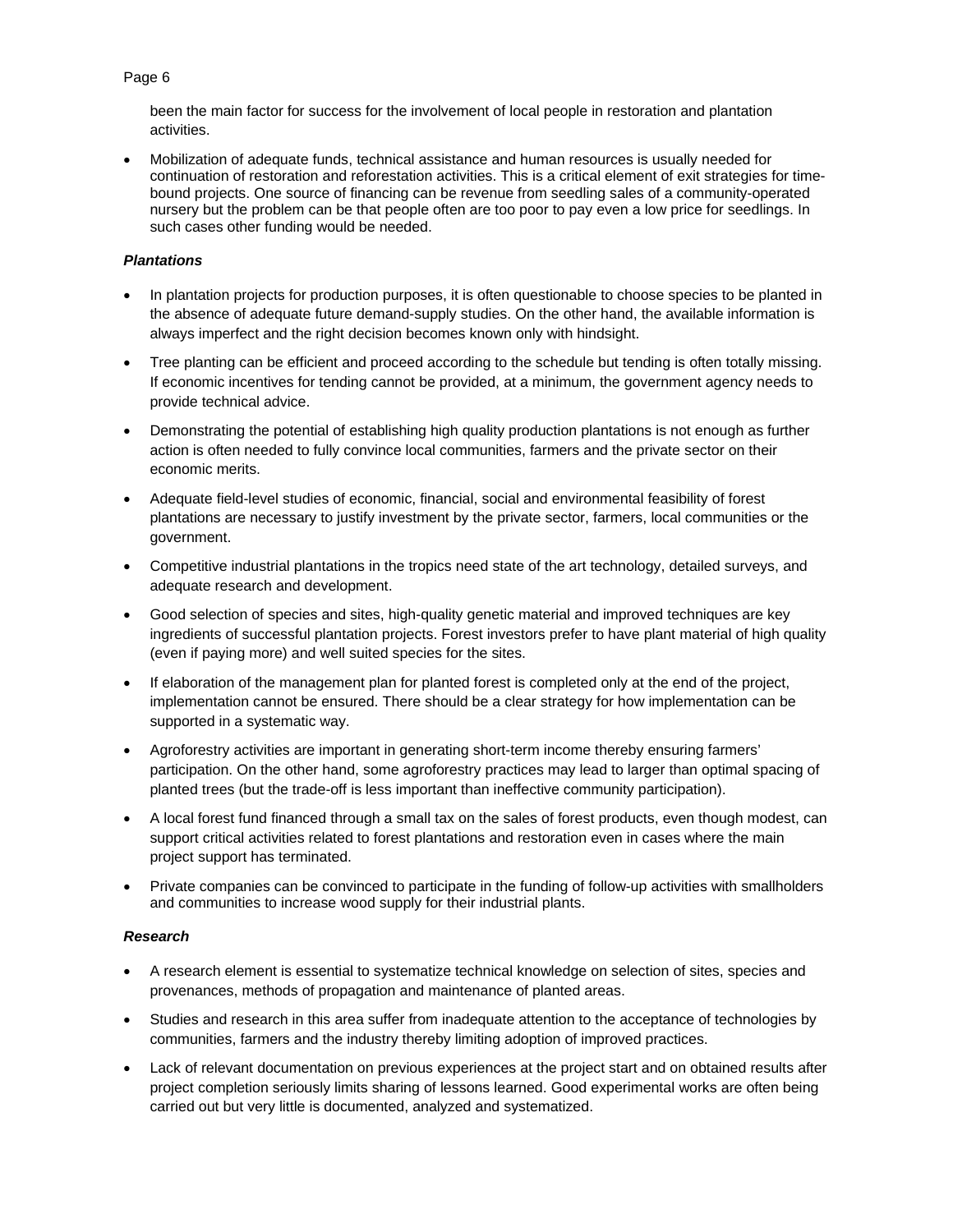- The success of reforestation projects should be underpinned by good science, as well as the keenness of the scientists to pursue it.
- Recording systems of technical activities are usually needed to provide a basis for systematization of the knowledge obtained. If there is no monitoring and recording system for activities and their outcomes, it becomes impossible to verify and assess achievements in detail.
- Technical research projects tend to be focused but there is also a need to carry out research on social impacts. Results can be valuable for private organizations or NGOs involved in the promotion of restoration, reforestation forest production.
- Selection of multiple experimental sites is often over-ambitious, albeit reflecting a desire for scientific perfection. Multiple experimental sites should be avoided, especially if remote and difficult to access, as logistical and administrative monitoring conditions can weigh down effective management and hinder sustainability;
- It is always important to ensure maintenance of surviving plantations and appropriate silviculture operations in general but, in research projects on planted forests, this is particularly vital. Research plots may be cleared or burned by uninformed or misinformed local communities leading to a serious loss of costly investments.
- Close relationships are needed between the research (the species, plantation and progeny trials, etc.) and the users of results (the private and state forest companies, forest communities, farmers, etc.). Working closely with the potential users of the research outputs has the benefit of minimizing any mismatch between research and operational activity.
- Establishment and strengthening of a specialized unit for R&D can be a good strategy to ensure the sustainable use of the acquired knowledge.
- Executing agencies and beneficiaries tend to consider that research and development projects are mainly the responsibility of external financial support. Without follow-up financial support, project outputs are sometimes (if not often) ignored or neglected despite their high cost.
- The minimum duration of forest research projects, which incorporate aspects of pure and applied research, is around five years but often much longer. Therefore, long or medium-term technical support may have to be ensured. Although a research project extension may be needed, additional funds may not be requested. This reflects optimistic underestimation of the time needed to implement research activities.

## **4. GOOD PRACTICES**

## *Project design and implementation*

- Good project preparation correctly identifies stakeholders, beneficiaries and partners to be actively involved.
- Activities should be demand driven; adequate control and decision mechanisms should be put in place; and permanent staff dedicated to the project should be ensured.
- The preparatory phase of the project may take longer than planned but it is essential to ensure good participation of local communities.
- There is a need for careful selection of partners and adequate consultation to clarify expectations and commitments during the planning stage. Participation of appropriate educational and research institutions is essential to research and training activities carried out by the project.
- As a proven practice, the project should reflect strategies in line with the national forest policy, taking into account the specific local context.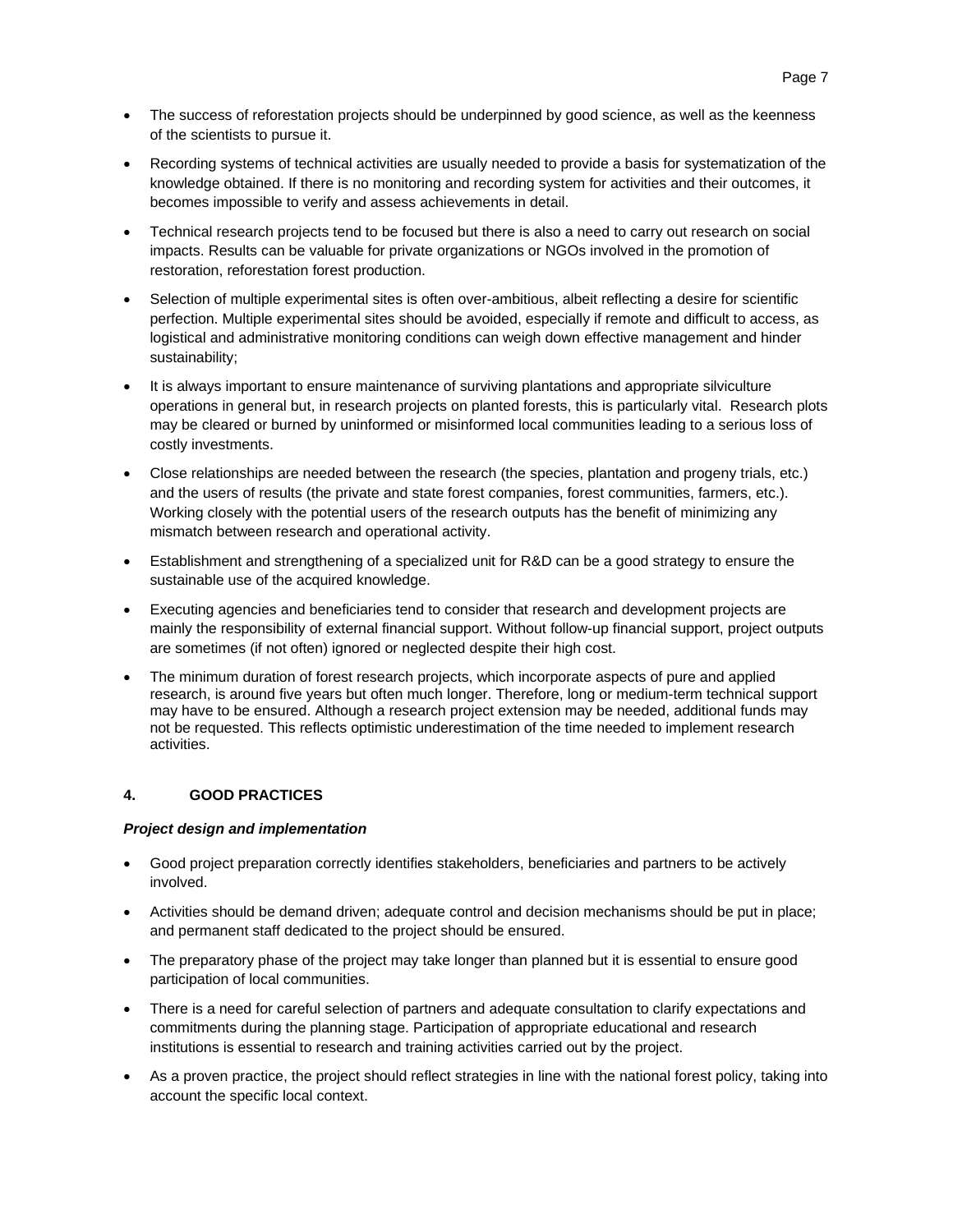# Page 8

- A good preparation process includes sufficient surveys and consultations with the stakeholders in order to clearly identify the viability of SFM in the target area, requirements for approval of the forest management plans, and the roles and necessary commitments of the stakeholders. A feasibility study or pre-project study can be useful, particularly in larger projects or when the available information is not adequate for project design.
- Adaptive implementation is a good practice. Changing conditions or errors in the project design may lead to adjustment of the project strategy. For example, the activities may have to be geared towards effective demand rather than to increased supply. This could apply, e.g., to the establishment of a productive nursery, demonstration plantations on a large scale, and promotion of native species.

#### *Restoration and rehabilitation*

- Restoration projects involving enrichment planting can have significant impacts when:
	- $\circ$  guidelines on enrichment planting techniques are developed and used nationally; ITTO's quidelines for restoration provide a useful framework for such national guidelines.
	- o adequate reconnaissance surveys of the areas to be planted are undertaken to match species to site conditions
	- o accumulating knowledge is used in further development of techniques and practices;
	- o establishing wildlife corridors and other approaches to improve connectivity in fragmented forests hampered by timber harvesting and other land use practices
- Over-mature seedlings that cannot be used in rehabilitation planting can be provided to schools and other community groups for use in amenity plantings.
- The establishment of agroforestry plantations by local farmers can be a viable alternative economic activity to pure tree plantations in the rehabilitation of some degraded areas. However, projects should demonstrate the significant economic and social potential that agroforestry can have.

## *Projects involving tree planting*

- When designing a plantation project, management planning and timber harvesting should be considered. Clear understanding of targeted markets would help avoid investment failures.
- Dedicated seed collection/processing teams can be designated to collect and process seeds from SPAs, preferably for use in all nurseries. Training in safe tree climbing is necessary.
- Experience on raising seedlings should cover both local and exotic species for commercial plantation development and restoration/rehabilitation of natural forests.
- Efficient and safe methods of transporting seedlings are necessary, thereby enhancing survival rates.
- A visual method for determining when planted seedlings require fertilizer such as nitrogen, phosphorus and potassium (NPK) should be developed. Research is usually required to understand how much fertilizer to apply and what is the most efficient way to apply it to obtain maximum benefit.
- Tree planting projects can be successful when:
	- o seed production areas are established and seed quality standards are developed
	- o all the mother trees selected for the plantations and progeny trials are mapped and recorded, to enable easy identification;
	- o the trials established for basic species selection, species and progeny trials consider both local and exotic species, are well maintained, and used for on-going research, learning and teaching;
	- o nurseries are well maintained and are used for on-going research while producing planting materials;
	- o procedures for grading and selecting high quality seedlings are in place
	- o planting models successful at comparable site, climatic and economic conditions; are developed;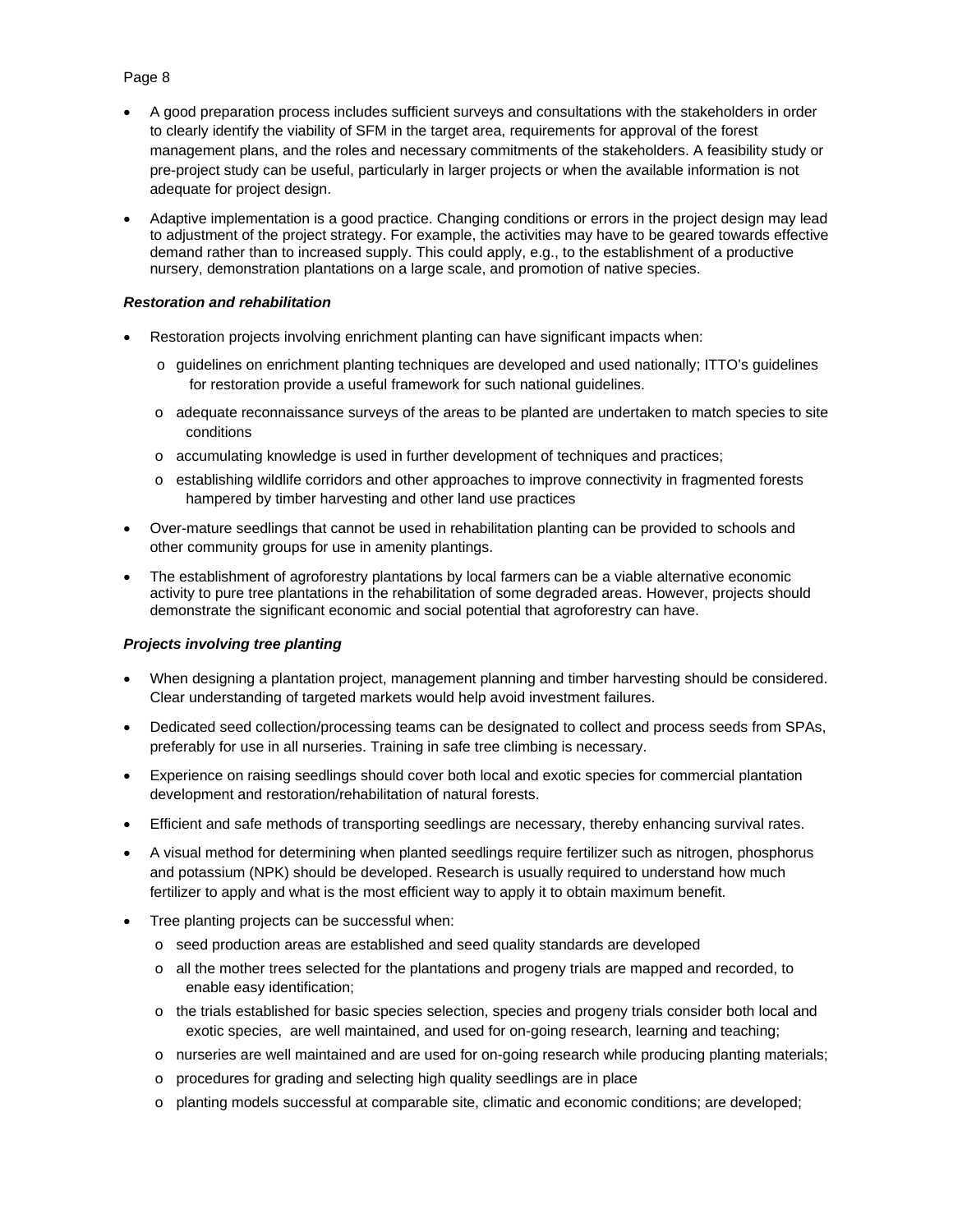- $\circ$  climatic and edaphic constraints are respected to avoid planting haphazardly and/or at the wrong time;
- o the status of soils (structure, drainage, fertility, degradation risks, etc.) covered by various types of plantation is carefully studied and managed;
- o financial and economic analyses demonstrate that afforestation and restoration options, new silviculture systems and planting models are cost-effective and economically viable to promote community and private sector investment;
- o economic and financial analyses are carried out on different in order to determine the appropriate cost structures;
- o economic and financial incentive mechanisms are created for the benefit of local communities and to attract the private sector;
- o appropriate technical support and supervision by the government are provided to ensure high rates of seedling survival in planting by the private sector and communities;
- o an extension strategy is an integral part of the project including dissemination activities including onsite training activities;
- o staff and students continue to be trained;
- o support is provided to research into further developing and refining innovative silviculture systems and planting models for restoration of degraded forests and lands;
- $\circ$  good models of public-private partnership are identified which could be replicated ;
- o risk assessment considers externalities such as the availability of appropriate planting stock and planning of alternative planting schedules in order to avoid delays in field activities;

#### *Research*

- Partnerships between universities, research and development institutes, NGOs and local communities are useful to ensure demand driven research and sharing of responsibilities.
- Research projects often need to be complemented by targeted activities to raise awareness among beneficiaries and decision-makers, technical training and extension.
- Preparing and disseminating reports on successes and gaps in the existing knowledge is a good practice to avoid repeating costly experimental or demonstration plots which have already failed.
- Transfer of technology can involve publication of scientific research results, technical and other reports, training courses, handbooks and brochures as well as participation in regional and international conferences.
- A combination of state-of-the-art technology and local R&D efforts with participation of local wood processing companies is often an appropriate approach to develop technologies for value-added industry utilizing tropical plantations.
- The continuity of research projects can be ensured through the appropriate promotion of their results and through elaboration of new follow-up projects.
- A complete record of project activities, including monitoring and evaluation of positive and negative outcomes, helps replicate success and avoid repeating failures. A research and development unit may be necessary to compile and disseminate the information.
- Strengthening of networks linked to the project before and after its completion, as well as linkages with other forest organizations working in the same field may be necessary for mainstreaming of project results.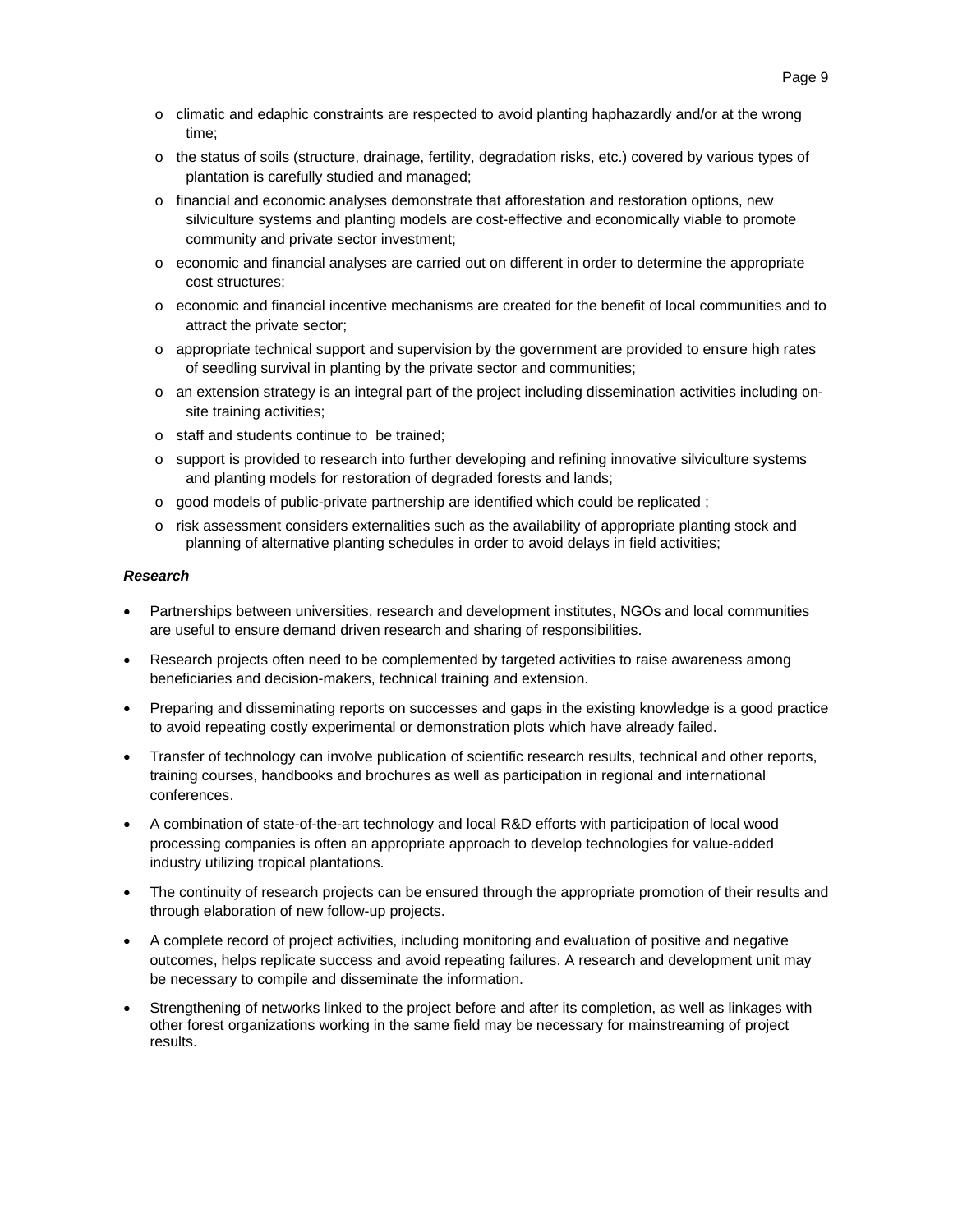# *Participation*

- In order to find solutions to increasing environmental degradation related to deforestation and to combat forest degradation, projects need to particularly focus on community development and other social issues related to SFM.
- Good practices for awareness raising and organization of community members include (i) building on traditions of working in groups and through communities' own organizations, and (ii) informing people that their livelihood depends on the protection of vegetation and that tree planting is a good, often the only, way to improve their livelihoods in degraded areas.
- Participative rural appraisal and broad-based campaign to promote reforestation are often the key to success. Community participation can be best organized through formal committees which ensure systematic approach by the community to development.
- Engaging local communities living around the experimental sites and placing trust in local forest owners can reduce the risk for destruction of planted plots. Incentives may have to be provided to mitigate the risk.
- Clear and transparent rules and mechanisms for sharing of benefits between the government, the community and other actors undertaking forest plantation are often necessary and need to be clearly communicated. Benefit sharing through contractual arrangements could be better than through regulatory rules.
- Demonstration of the economic and social impact of tree planting projects to local people is a feature of successful projects.

## *Sustainability*

- Measures to ensure the uptake of the outputs and continuation of some project activities after completion is often necessary.
- Periodic assessment of experimental plantations (including assessment of nurseries, propagation and irrigation systems) is necessary to determine silvicultural priority activities that should be continued together with long-term maintenance and protection of planted areas.
- The acquired knowledge and results need effective dissemination on websites and through other means in order to share and exchange information with other research or support organizations which could potentially contribute to future initiatives in the field.
- Assessment of policy implications of pilot and demonstration projects is necessary for preparation of adjustments in the policy and institutional framework to ensure mainstreaming of the project results.
- A forestry fund can be the determining factor for sustainability of reforestation activities.

### Page 10